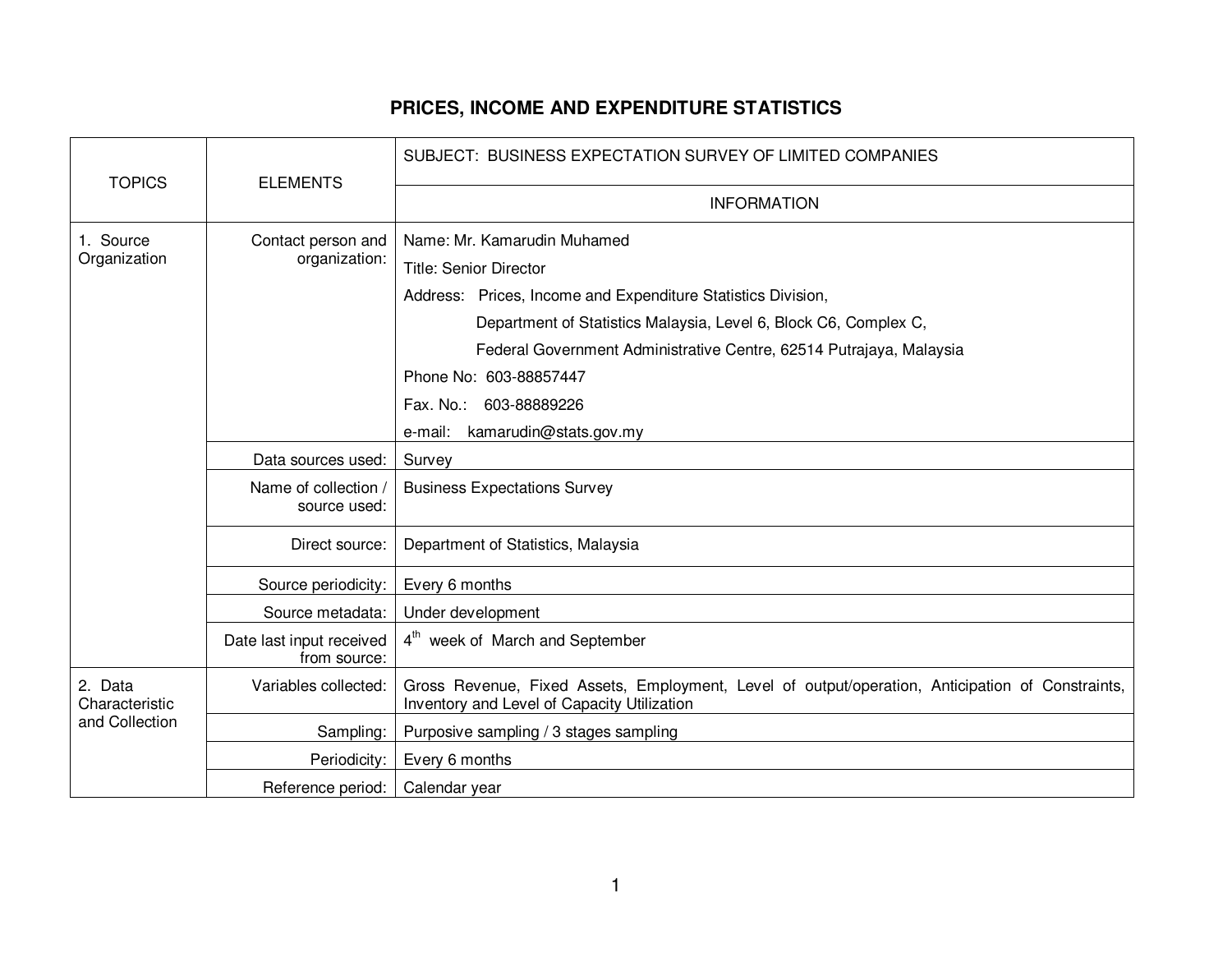|                                                           | Base period:                                     | n.a.                                                                                                                                                                                                                           |
|-----------------------------------------------------------|--------------------------------------------------|--------------------------------------------------------------------------------------------------------------------------------------------------------------------------------------------------------------------------------|
|                                                           | Date last updated:                               | Every 6 months                                                                                                                                                                                                                 |
|                                                           | Link to release calendar:                        | Advanced Release Calendar                                                                                                                                                                                                      |
|                                                           | Other data<br>characteristics and<br>collection: | n.a.                                                                                                                                                                                                                           |
| 3. Statistical<br>Population and<br>Scope of the<br>Data  | Statistical population:                          | Establishment                                                                                                                                                                                                                  |
|                                                           | Geographical coverage:                           | Malaysia                                                                                                                                                                                                                       |
|                                                           | Sector coverage:                                 | Agriculture and Forestry, Mining and Electricity, Manufacturing, Construction, Wholesale and Retail<br>Trade, Hotels, Transport and Communications, Financial Intermediation and Real Estate and Business<br><b>Activities</b> |
|                                                           | Institutional coverage:                          | n.a.                                                                                                                                                                                                                           |
|                                                           | Item coverage                                    | n.a.                                                                                                                                                                                                                           |
|                                                           | Population coverage:                             | 270 of establishments                                                                                                                                                                                                          |
|                                                           | Product coverage:                                | n.a.                                                                                                                                                                                                                           |
|                                                           | Other coverage:                                  | n.a.                                                                                                                                                                                                                           |
| 4. Statistical<br>Concepts and<br>Classifications<br>Used | Key statistical concepts<br>used:                | n.a.                                                                                                                                                                                                                           |
|                                                           | Classifications used:                            | Malaysia Standard Industrial Classification (MSIC 2000)                                                                                                                                                                        |
| 5. Statistical<br>Computation and<br>Dissemination        | Aggregation and<br>consolidation:                | National level                                                                                                                                                                                                                 |
|                                                           | Estimation:                                      | n.a.                                                                                                                                                                                                                           |
|                                                           | Imputation:                                      | n.a.                                                                                                                                                                                                                           |
|                                                           | Transformations:                                 | n.a.                                                                                                                                                                                                                           |
|                                                           | Validation:                                      | n.a.                                                                                                                                                                                                                           |
|                                                           | Index type:                                      | n.a.                                                                                                                                                                                                                           |
|                                                           | Weights:                                         | n.a.                                                                                                                                                                                                                           |